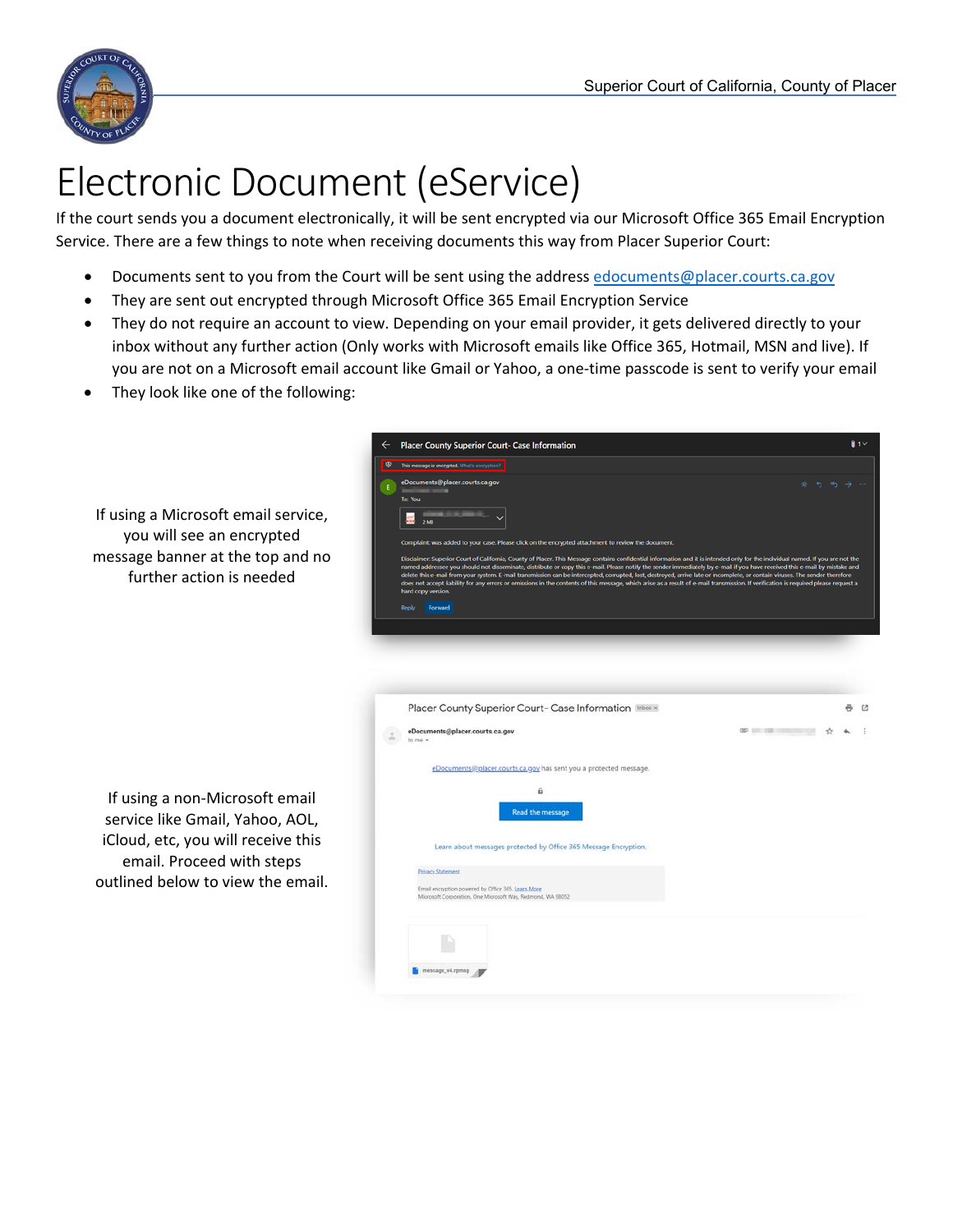

Ϊ

If you do not use a Microsoft email service, follow the steps below to view and download the email and any attachments.

1. Click on the "Read the message" link on the email which will direct you to the Office 365 website with sign in options.

|                          | a<br>Read the message                                                                                             |
|--------------------------|-------------------------------------------------------------------------------------------------------------------|
|                          |                                                                                                                   |
|                          | Learn about messages protected by Office 365 Message Encryption.                                                  |
| <b>Privacy Statement</b> |                                                                                                                   |
|                          | Email encryption powered by Office 365. Learn More<br>Microsoft Corporation, One Microsoft Way, Redmond, WA 98052 |
|                          |                                                                                                                   |
|                          |                                                                                                                   |

 security code you can use to verify your email address. 2. You can sign in with Google or Microsoft account, or "**Sign in with a One‐Time passcode**" which will email you a

| eDocuments@placer.courts.ca.gov has sent you a protected message |
|------------------------------------------------------------------|
| a                                                                |
| Sign in to view the message                                      |
| <b>Sign in with Google</b><br>G                                  |
| Sign in with a One-time passcode                                 |
| Need Help?                                                       |
| <b>Privacy Statement</b>                                         |

3. By clicking one-time passcode, enter in the passcode emailed to you and click continue.

| We sent a one-time passcode to <b>the fight that the sent of the sent of the sent of the sent of the sent of the sent of the sent of the sent of the sent of the sent of the sent of the sent of the sent of the sent of the sen</b> |
|--------------------------------------------------------------------------------------------------------------------------------------------------------------------------------------------------------------------------------------|
| Please check your email, enter the one-time passcode and click continue. The one-time passcode will expire in 15 minutes.<br>One-time passcode                                                                                       |
| $\Box$ This is a private computer. Keep me signed in for 12 hours.<br>Continue                                                                                                                                                       |
| Didn't receive the one-time passcode? Check your spam folder or get another one-time passcode.                                                                                                                                       |